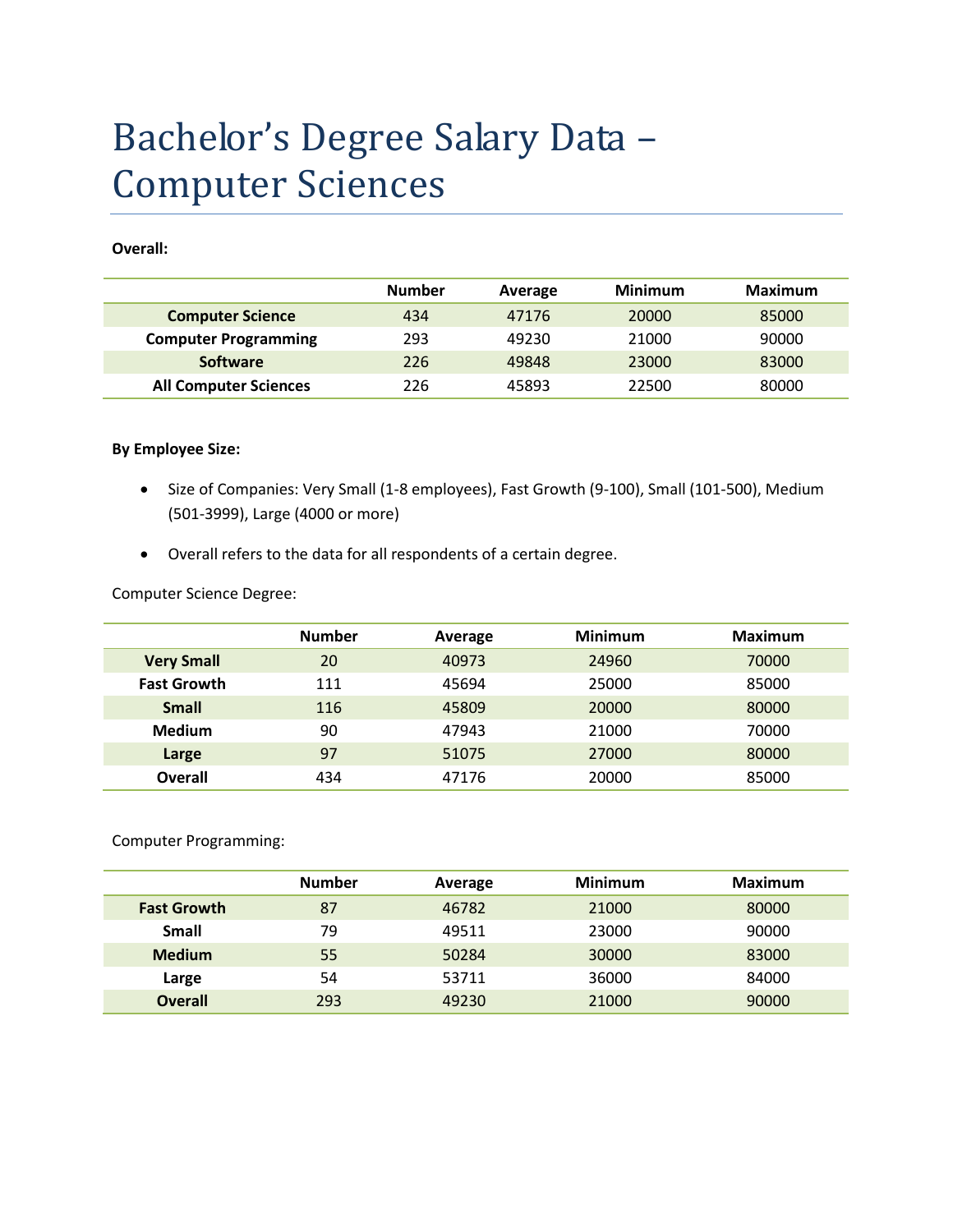#### Software Degree:

|                    | <b>Number</b> | Average | <b>Minimum</b> | Maximum |
|--------------------|---------------|---------|----------------|---------|
| <b>Fast Growth</b> | 68            | 47662   | 25000          | 85000   |
| Small              | 64            | 49907   | 23000          | 75000   |
| <b>Medium</b>      | 36            | 50494   | 30000          | 83000   |
| Large              | 45            | 54507   | 36000          | 80000   |
| <b>Overall</b>     | 226           | 49848   | 23000          | 83000   |

All Other Computer Science Degrees:

|                    | <b>Number</b> | Average | <b>Minimum</b> | <b>Maximum</b> |
|--------------------|---------------|---------|----------------|----------------|
| <b>Fast Growth</b> | 66            | 42133   | 24000          | 70000          |
| <b>Small</b>       | 49            | 45813   | 23000          | 70000          |
| <b>Medium</b>      | 42            | 47328   | 22500          | 70000          |
| Large              | 53            | 51142   | 25000          | 80000          |
| <b>Overall</b>     | 226           | 45893   | 22500          | 80000          |

## **By Economic Sector:**

Computer Science Degree:

|                          | <b>Number</b> | Average | <b>Minimum</b> | <b>Maximum</b> |
|--------------------------|---------------|---------|----------------|----------------|
| <b>Information</b>       | 32            | 47531   | 21000          | 80000          |
| <b>Finance/Insurance</b> | 44            | 44860   | 24960          | 70000          |
| <b>Education</b>         | 21            | 40547   | 20000          | 50000          |
| Government               | 54            | 45991   | 28000          | 70000          |

Computer Programming Degree:

|                    | <b>Number</b> | Average | Minimum | Maximum |
|--------------------|---------------|---------|---------|---------|
| <b>Information</b> | 26            | 52462   | 30000   | 84000   |
| Finance/Insurance  | 29            | 49181   | 24960   | 70000   |
| Government         | 24            | 47950   | 33000   | 80000   |